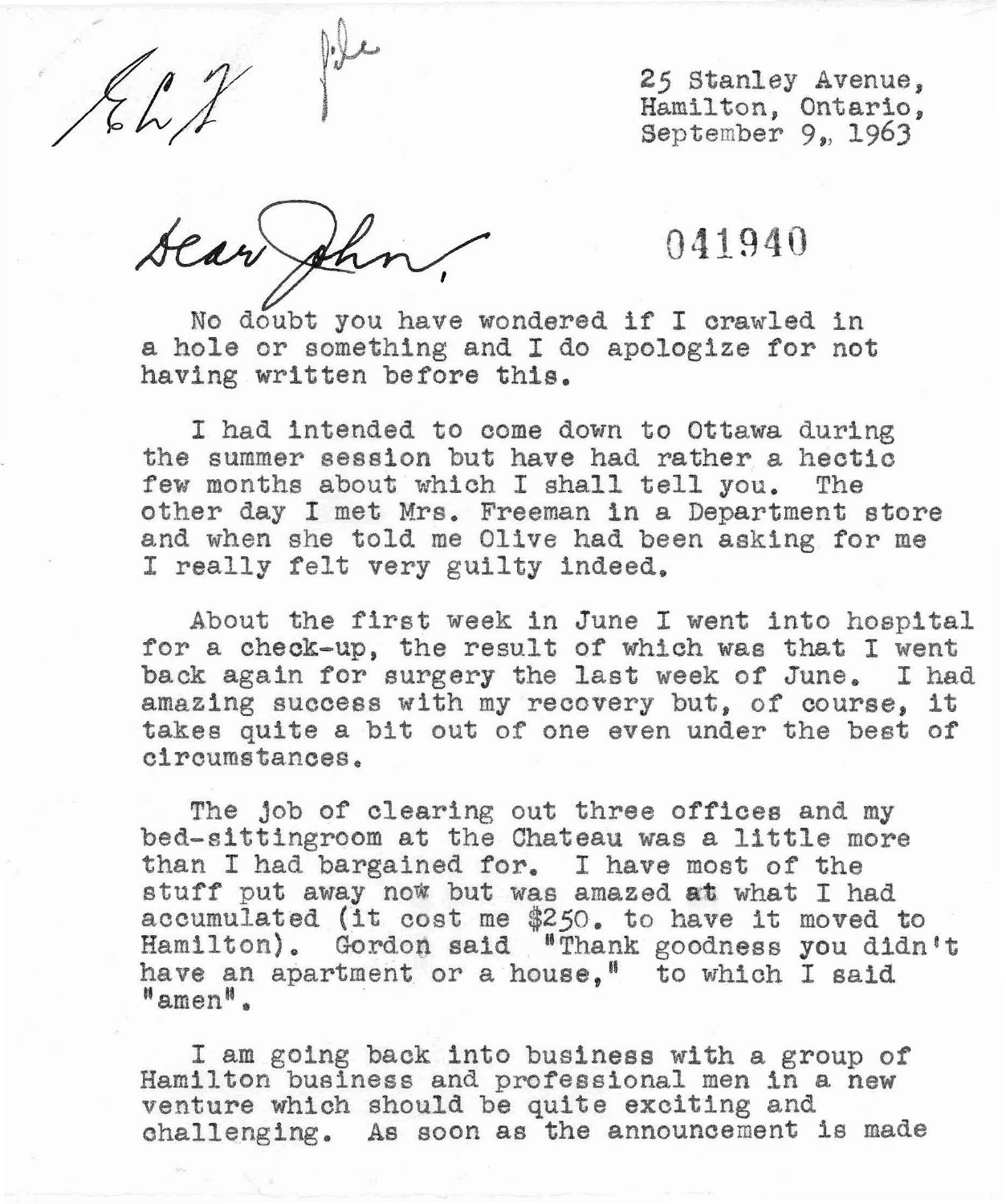$Kh1$ 

 $-2-$ 

## 041941

I shall let you know. My campaign manager, Mr. David Goldberg, Q.C., and I will be starting to work on the Hamilton West situation just as soon as the provincial election is over. We had intended starting September 1st but the election is claiming everyone's attention right now. We will start a new organization, getting rid of some of the dead wood, and scouting around for a candidate because I have a feeling we may be in for an election sooner than most people think.

We will have to have three new candidates in Hamilton because, in addition to myself, I suppose you know Bob MacDonald has taken a position in Toronto and Quinto is running for the provincial.

Controller Ada Pritchard is running in Hamilton Centre which takes in a portion of my riding and a portion of Quinto's. You may recall she is the woman I wanted Howard Green to name to the United Nations as a delegate but he wouldn't go for it. She is a good candidate, aggressive and experienced, and should win if her workers are on their toes. She has had no experience in this kind of a campaign, however, and I am doing what I can to help her out.

We were all so sorry to hear that you had lost "Happy" who was a lovely animal. I am sure you must miss him sorely but hope you will replace him.

It must have been quite a chore moving to 541 and I have heard some intriguing tales about the situation there but will have to wait until I see you to get the story straight.